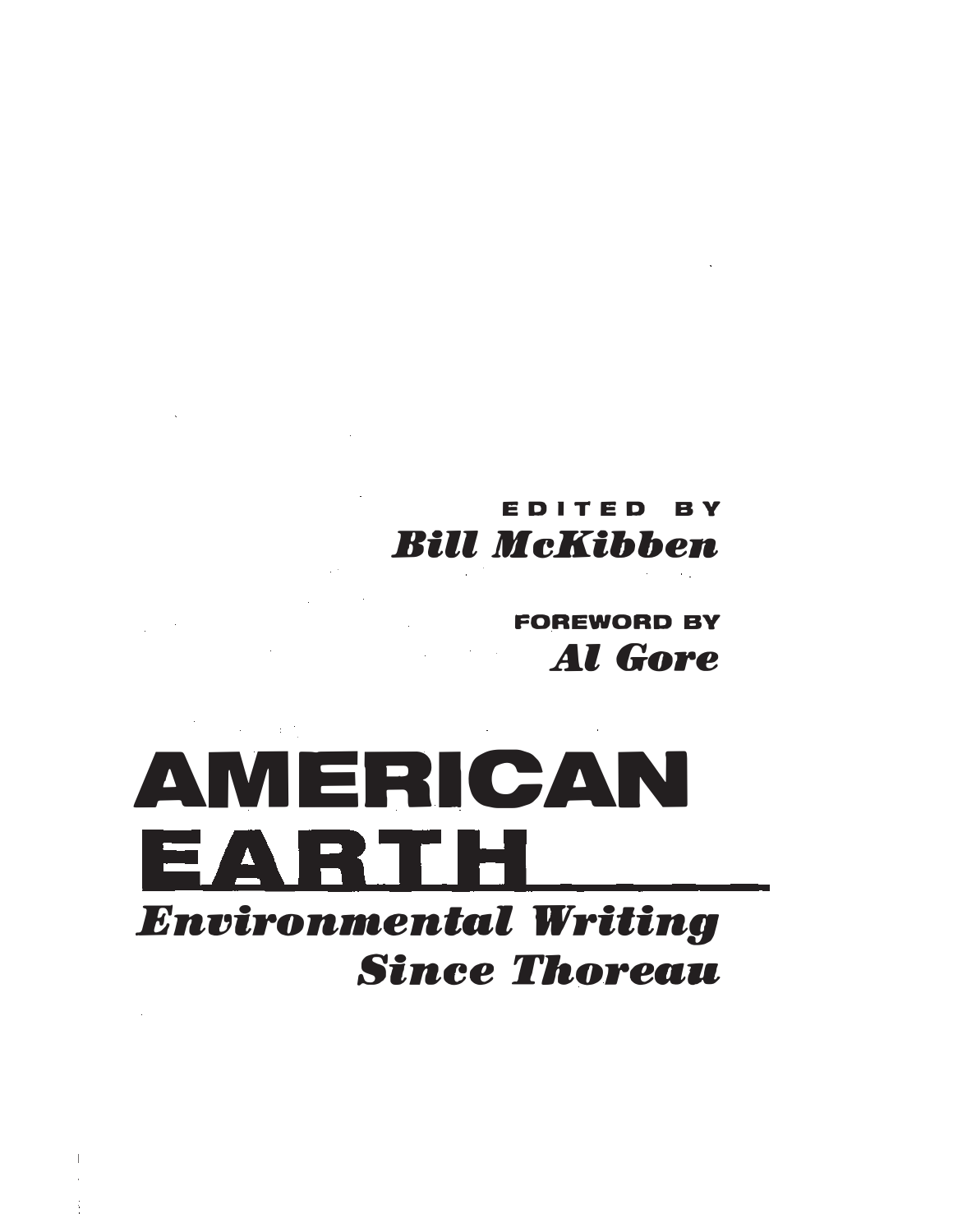# **CARL ANTHONY & RENÉE SOULE**

Ecologists have often concluded that boundaries between different landscapes offer the richest niches. Carl Anthony (b. 1939) has inhabited similar borderlands since the start of his work. The publisher of Race, Poverty and Environment Journal, he was an early voice addressing issues of environmental justice. Although his work has focused on cities (particularly the Bay Area of northern California where he founded the Urban Habitat program), he also served as president of the Earth Island Institute, an organization whose intellectual lineage stretches straight back to John Muir and the birth of the wilderness movement. As demonstrated in this essay, co-written with Renée Soule—who has advocated an ecological approach to psychology for two decades and taught nonviolent communication skills at San Quentin prison—Anthony has always worked to bridge division instead of sharpen it. As he says, "In the inner cities, the problem is that people have tended to see jobs and economic development as a social, political, and economic issue, and not as an environmental issue. And environmentalists tend to see their issues as being separate from the social and racial justice issues. But actually, they are operating in the same universe; in fact, they are two sides of the same coin." In the wake of Hurricane Katrina, his words are especially prophetic.

## **A Multicultural Approach** to Ecopsychology

ur commitment to a multicultural approach to ecopsychology arose out of a collaborative research project called "Race, Ecopsychology and the City." Over the course of six months, we discovered that the blending of these three seemingly disparate themes (race, ecopsychology, the city) gave them a coherency that doesn't exist if each stands alone. Racism is overwhelming, but viewing it from an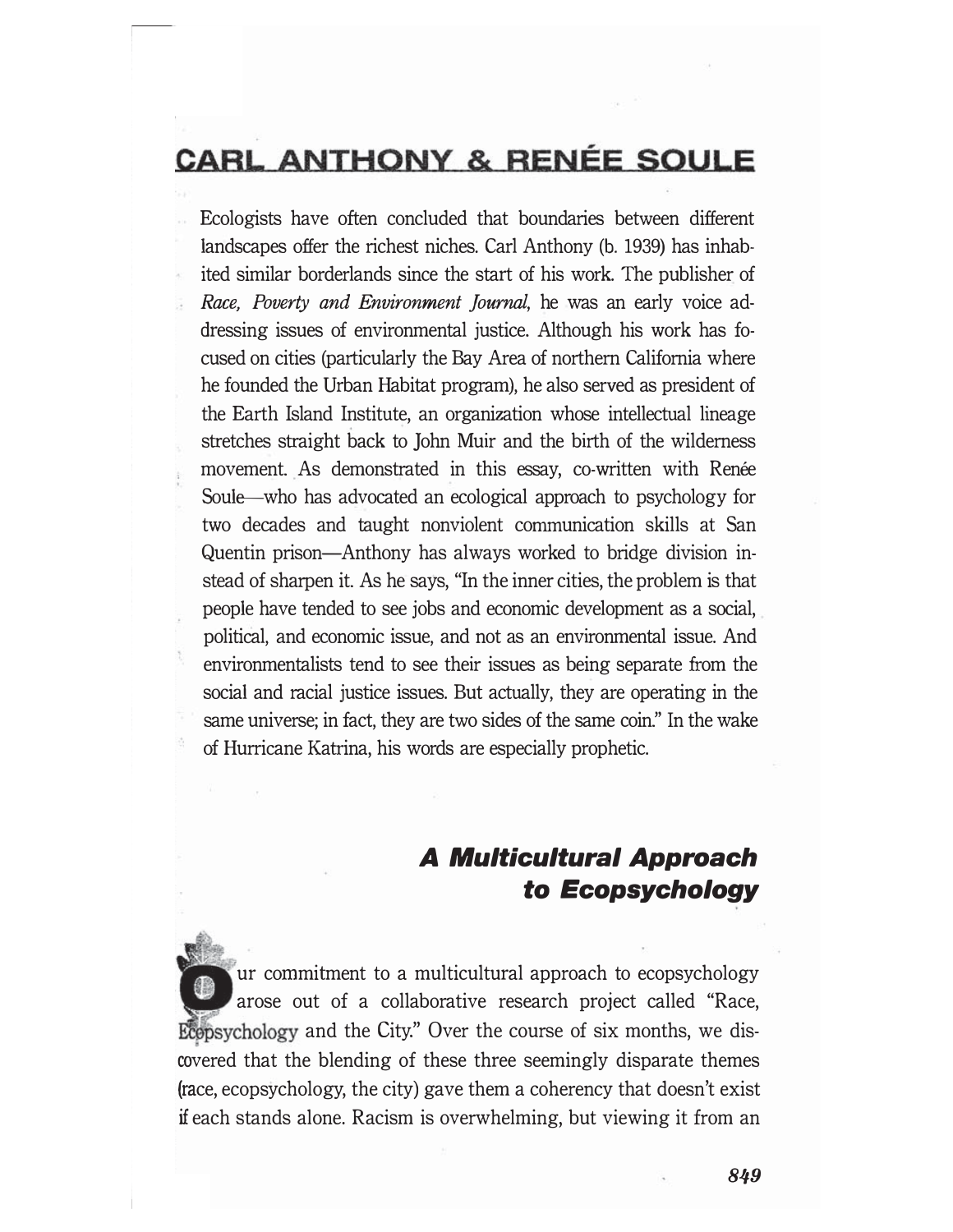#### 850 **Carl Anthony and Renée Soule**

ecopsychological perspective gives rise to new information and new possibilities of healing. We also found that the city, and not only the wilderness, is an appropriate place to apply ecopsychology. For where else in nature does the human psyche and the whole of nature come to gether to create a truly eco-psychological environment? In the bustle of a constructed urban setting, we see human psychology and values manifest in created physical forms. This is where deep ecopsychological work can be practically applied. Cities must be made whole and a thetic if wild habitats are to survive with integrity.

Most importantly, if ecopsychology can't address real problems within human communities (like racism and urban desolation), then for those interested in deep social and ecological healing, the field wouldn't be big enough to warrant one's lifetime dedication. This project tested limits and promise of ecopsychology, and we're happy to say that we discovered both room to grow and a lot of promise.

During a recent celebration of Black history month, organized by a group of environmentalists anxious to get people of color more interested in the natural world, a young African American man told the following story. Many years ago as teenagers living in Stockton, California, he and his brother decided that, to make a little extra money, they would hime themselves out as farm workers for the day. They got up at 4:30 in the morning and dressed in time to be down at the local intersection where the truck comes by for day workers. They hopped on the truck, which made its way to the fields of Central Valley.

The journey took more than an hour. When they arrived, with the sun rising higher in the sky, they were put to work in the fields picking onions. The ground had been loosened by a tractor, and the smell of the onions, mixed with the odor of the thick rich soil, was pleasant **But** it was a back breaking task to spend hours bent over, pulling up and loading the onions into sacks, to be picked up by the tractor which forlowed them. It was hot. They worked hard, taking an occasional break throughout the long day. With money borrowed from the owner of the farm they could buy soft drinks and food. At sun down, when they got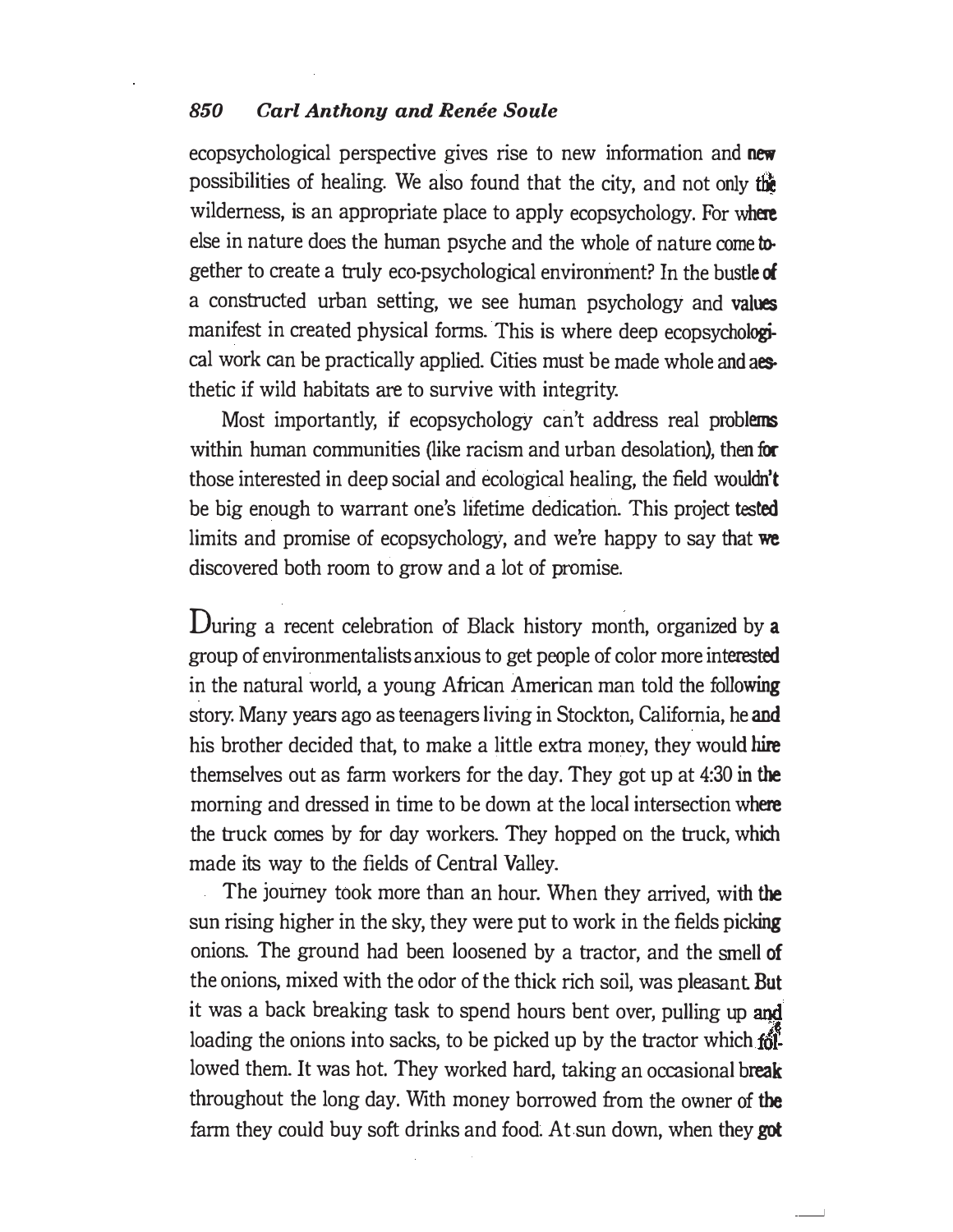#### 851 A Multicultural Approach to Ecopsychology

paid, they realized they had spent as much on food and drink as they and made, and somehow, in the confusion, they had missed the truck going back to Stockton. They didn't have enough money to take the bus back. So they walked.

It took them from 8:30 at night, until 2:00 in the morning to get back, and they laughed all the way. Finally, at two in the morning, hot, sweaty and tired, they arrived at home, and made a vow to each other: they would never, ever set foot on a farm again.

This story can be seen as a metaphor for the historical experience of African Americans whose cultural experience of the land is quite different than many people of European heritage. African Americans worked the land in the South for many generations, first as slaves, then as sharecoppers without the opportunity to own the land, and without pay. Given the public invisibility and harshness of these rural experiences, it is not surprising that African Americans may have a different feeling about the land than privileged people of European heritage. The depth of humiliation, the feeling of outrage has totally colored the young men's perception of that experience of the land, leading to a feeling of detachment and avoidance of emotional engagement with rural life.

We offer this as one striking example of the psychological perspective that needs to be included in both an enduring conservation ethic and any form of ecological healing.

Econsychology is not only about our relationship to nature in wild places, for our response to urban realities is not divorced from our ancient fear of wild territories. In his remarkably candid book of stories *Race*, Studs Terkel (1992) recounts an episode of a young European American woman, a politically liberal college professor from a suburban community, who found herself driving through a desolate inner city neighborhood as the sun was going down. As her car approached a deserted intersection, she saw three young, African American men running toward her, frantically waving their hands in the air.

In a moment of panic she found the buttons on the panel beside her. She electronically rolled up the windows, locked all four doors of the car,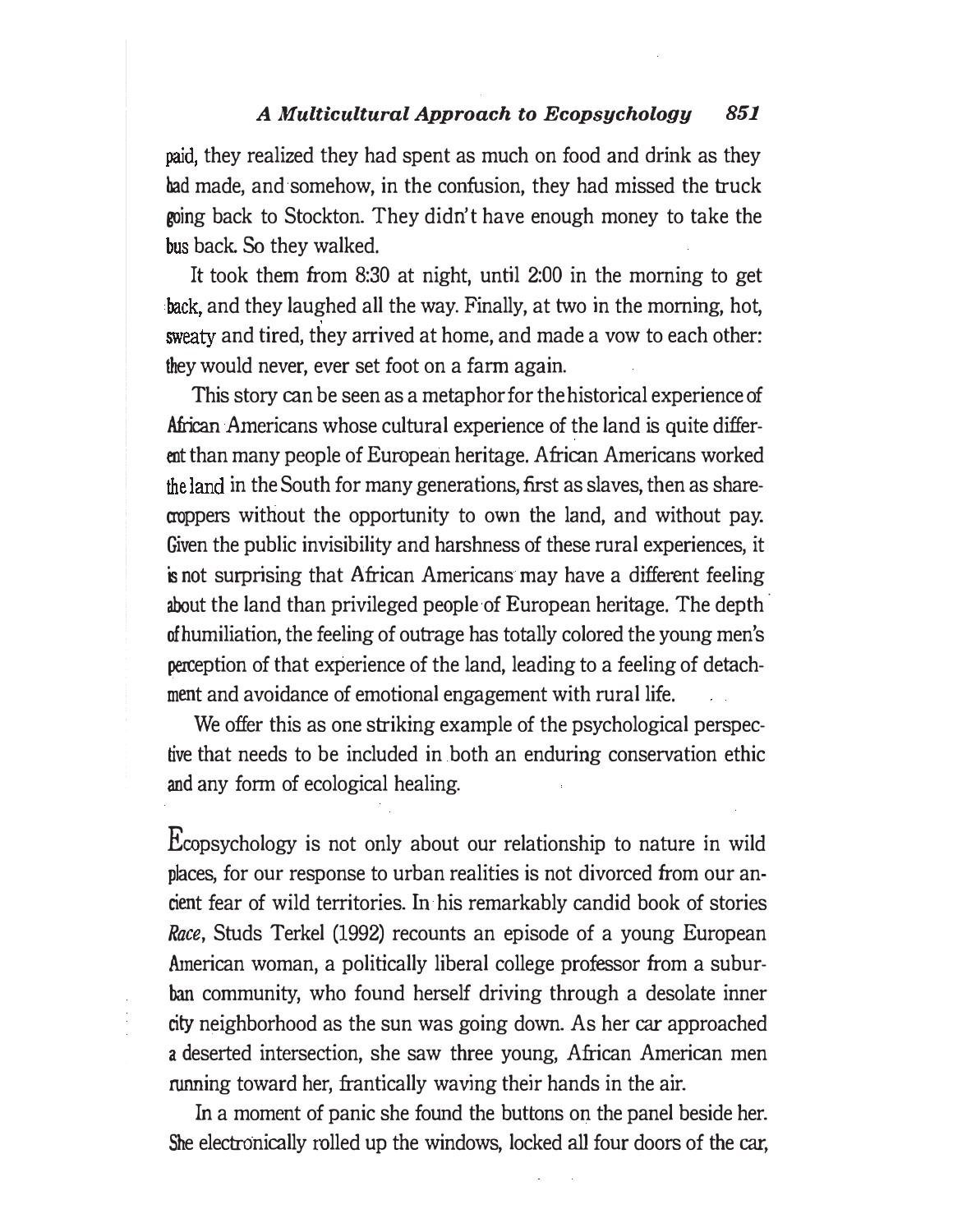#### 852 **Carl Anthony and Renée Soule**

and stepped on the gas so forcefully you could hear the tires screech. She drove four blocks, faster than it was safe before she realized she was going the wrong way on a one way street.

Although this young woman had in her life and work done everything she could to promote social justice, when confronted in an unfamiliar environment with the threat of survival, she faced a moment of truth. The men approaching the car were, apparently, signaling that she was going the wrong way. But in fright she had misread what they were trying to tell her. For her, the inner city was a wilderness, a place for shadowy fears to appear as terrifying reality. Down deep, she was afraid of black people, and her fear had caused her to recklessly endanger her life.

One could argue that this little anecdote about a frightened middle class woman at sundown in an inner city neighborhood has nothing to do with society's relationship to the natural world. But consider first that the episode is taking place as nightfall approaches. How much of her fear comes from the gut gripping combination of being caught in darkness in an unfamiliar world? We are taught that it is childish to be afraid of the dark. In darkness, however, we can no longer rely on our eyesight, and from a physiological point of view we must rely on other untrained and unreliable senses for information, including our imagination.

Consider too that the episode described above takes place in an abandoned and desolate part of the city, with burned-out buildings, vacant, garbage-filled lots now inhabited by only a third of the population for which it was designed, devoid of signs of life, paved over and forgotten. How much of her emotional reaction is an unconscious fear of retribution and guilt for being implicated in the prodigious waste of abandoned sections of the city? There is also the painful reminder that these are displaced people. They do not own their land, nor are they flourishing in this desolate urban habitat. In many ways, the young men remind us of the terrible fact that cities the world over are filled with refugees. Glitter, glitz and steel-enforced concrete structures cannot refute the fact that urban populations by definition are peoples who cannot feed themselves. In an urban environment, the prey-predator relationship exists between human beings.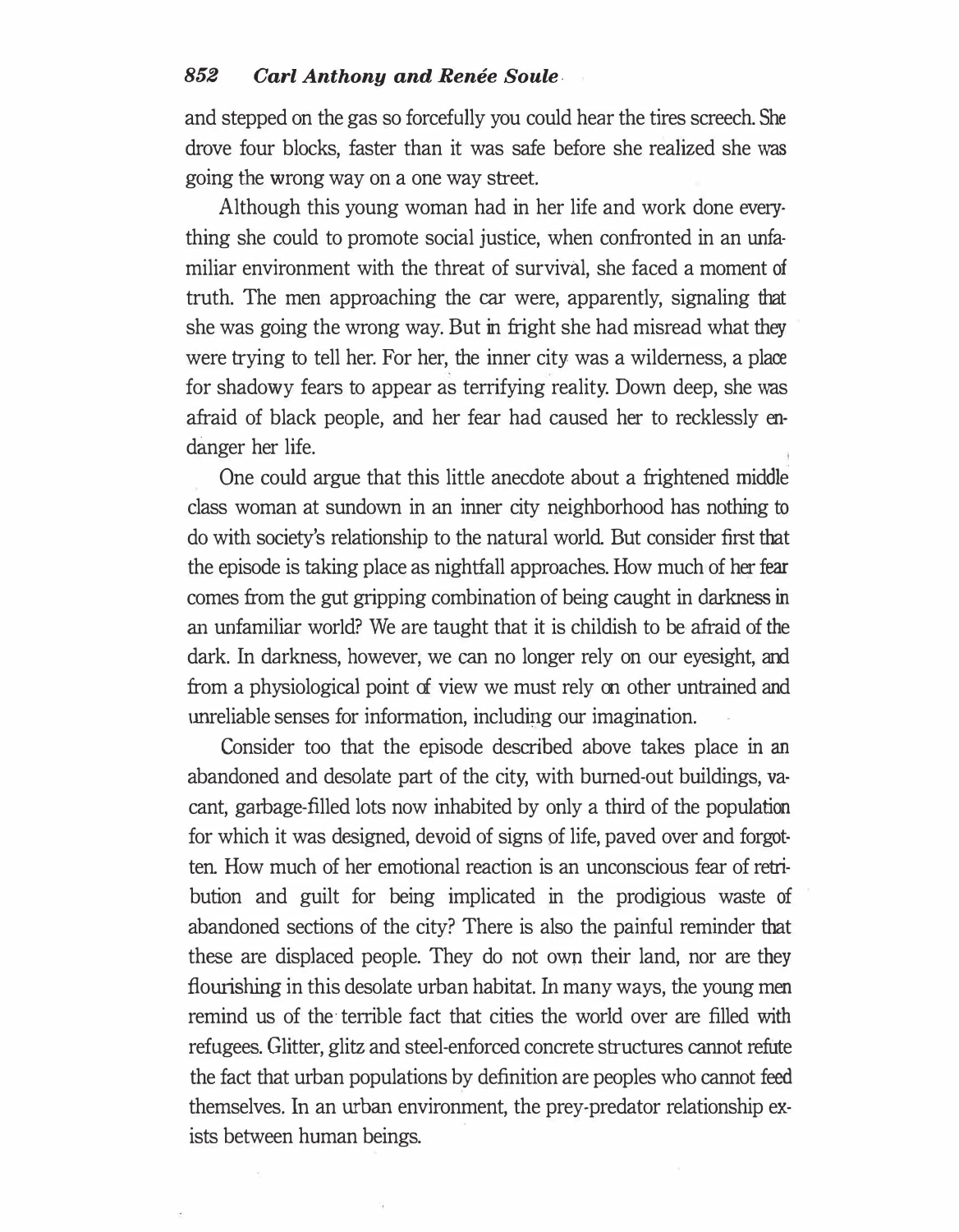The lessons of both social justice and ecopsychology are simple and the same. They involve living in connection, feeling the connection, honoring and then acting from that place of being connected. In many ways it is cities that clearly teach us about interdependence. Every person one sees is in some way part of one's own existence. What keeps one alive in the city are the people who drive the trucks, who work in offices, wheeling and dealing and making connections to the life-giving countryside whence come food, water, building materials. With every move, a city is stretching beyond its boundaries to sustain its heat, energy and life. Signs and lessons of interdependence are everywhere, providing we do not hide behind the glass and steel structures feeling separate, independent and perhaps smugly superior. We are all in this together, redwoods, mountain lions, the little kid down the street, the Mexican immigrant who picked radishes this morning.

Both social justice advocates and ecopsychologists look directly at how issues of racism and responsibility to the more-than-human world affect each of us on a very personal level. As the world grows smaller and human population increases, escaping these issues will be increasingly unavoidable.

Denial is a glaring challenge facing both advocates of social justice and ecopsychologists. Clear-cuts hide behind tree-lined highways. Economic and racial segregation still divide cities, creating taboo areas in urban habitats. Invisibility is one of the main symptoms of denial. Environmental and social justice issues are often "simply not on the agenda." Breaking through denial to a place of compassionate, creative responsibility is not easy. Ecopsychologists recognize the limited effectiveness of pounding people with horrific facts and statistics about poverty in America did not stop the welfare bill from passing.

Certainly we all need to "own our history" and acknowledge that much of our wealth rests upon exploitation of people and natural landscapes, but direct blame is not an effective way to motivate change. Both social justice advocates and environmentalists need to find ways of presenting facts that invite participation rather fear-based apathy. Both need to help people find the strength and courage it takes to face